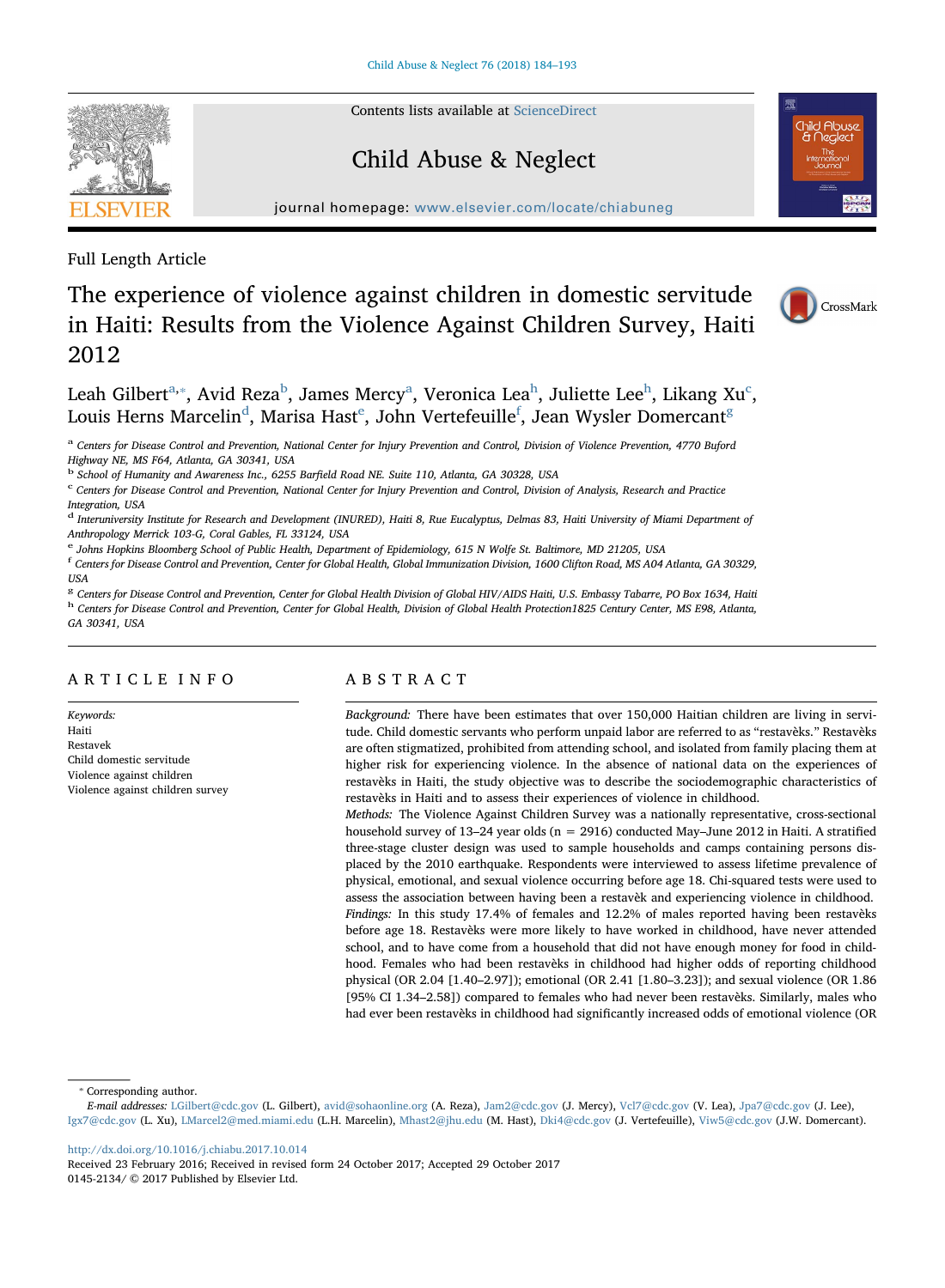3.06 [1.99–4.70]) and sexual violence (OR 1.85 [1.12–3.07]) compared to males who had never been restavèks, but there was no difference in childhood physical violence.

Interpretation: This study demonstrates that child domestic servants in Haiti experience higher rates of childhood violence and have less access to education and financial resources than other Haitian children. These findings highlight the importance of addressing both the lack of human rights law enforcement and the poor economic circumstances that allow the practice of restavèk to continue in Haiti.

#### 1. Introduction

Estimates suggest that between 150,000 and 500,000 Haitian children are living in domestic servitude. Child domestic servants in Haiti are known as "restavèks," derived from French "rester avec" (to stay with), and the term carries demeaning connotations (Balsari, Lemery, Williams, & Nelson, 2010; Centers for Disease Control and Prevention and the Interuniversity Institute for Research and Development, 2011; Hoffman, 2012; McCalla, 2002; Kennedy, 2012; Pierre, Smucker, & Tardieu, 2009; Sommerfelt, 2002). Restavèk children typically come from impoverished, often rural, families who wish to offer their child more opportunity and upward mobility. As such the child is placed into a higher-income, generally urban, home of either strangers or kin with the expectation that the host family will provide for the child's basic needs and pay for the child's education in exchange for unpaid labor (Centers for Disease Control and Prevention and the Interuniversity Institute for Research and Development, 2011; McCalla, 2002; Minnesota Lawyers International Human Rights Committee, 1990; Pierre et al., 2009; Restavèk Freedom, 2011; Sommerfelt, 2002). Despite the good intent of families to provide more life opportunities for their children, the experience of child domestic servants exists on a continuum. In the best-case scenario, children live with extended family, experience no maltreatment, perform light household chores and are able to attend school, but in the worst-case scenario, conditions may be more consistent with child slavery (Sommerfelt, 2015).

For example, some studies have found that restavèks are often unable to attend school (Haydocy, Yotebieng, & Norris, 2015) and may work up to 12 h a day performing all the household cooking, cleaning, washing, errands, and other physically demanding tasks, like collecting water (Centers for Disease Control and Prevention and the Interuniversity Institute for Research and Development, 2011; Hoffman, 2012; Kennedy, 2012; Sommerfelt, 2002; McCalla, 2002; Minnesota Lawyers International Human Rights Committee, 1990; Pierre et al., 2009; Restavèk Freedom, 2011). Compared to children of the host household, most restavèks receive inadequate food and clothing, sleep on the floor, and dine separate from the host family. They are expected to address all other household members, including younger children, in formal terms (Centers for Disease Control and Prevention and the Interuniversity Institute for Research and Development, 2011; Minnesota Lawyers International Human Rights Committee, 1990; Pierre et al., 2009; Hoffman, 2012; Restavèk Freedom, 2011; Sommerfelt, 2002). Even if permitted some of the aforementioned privileges, restavèk children still face significant stigma and maintain a social status lower than other children, often being viewed as "property," and live in fear of abandonment (Centers for Disease Control and Prevention and the Interuniversity Institute for Research and Development, 2011; Hoffman, 2012; Kolbe & Hutson, 2006; Minnesota Lawyers International Human Rights Committee, 1990; Pierre et al., 2009; Sommerfelt, 2002).

Restavèks additionally face many documented risk factors for child maltreatment including lower socioeconomic status, lack of education, living outside of the biological home, and being separated from and not having a relationship with their biological parents (Brown, Cohen, Johnson, & Salzinger, 1998; Breiding et al., 2011; Euser, Alink, Tharner, van Ijzendoom, & Bakermans-Kranenburg, 2013). As a marginalized sub-population of children, restavèks also face unique circumstances which may further increase their risk for experiencing violence such as social isolation; inferior social status; and potentially even a position of servile dependence. There are multiple reports and testimonies from former restavèk children that they faced neglect, physical, sexual, and emotional abuse as a consequence of simply being a restavèk, and one study on human rights violations in Port Au Prince found that female restavèks faced more sexual violence than other girls (Kolbe & Hutson, 2006). However, there has been little quantitative research on violence against restavèk children as compared to other children in Haiti (Centers for Disease Control and Prevention and the Interuniversity Institute for Research and Development, 2011; McCalla, 2002; Restavèk Freedom, 2011). A recent national study (Haydocy et al., 2015) used the 2012 Haitian DHS to estimate the prevalence of restavèk children and compare their living situation to other Haitian children. The study found restavèks had less access to education and more labor responsibilities than other children, but did not experience more physical violence (Haydocy et al., 2015). However, only one adult from the household was interviewed and asked to self-report on perpetration of physical violence against restavèks, so estimates may not be accurate if physical violence was perpetrated by others in the home or the respondent was not comfortable disclosing perpetration. Furthermore, emotional and sexual violence were not examined in this study. Similarly, the national report on the Violence Against Children Survey in Haiti examined demographic variables associated with having experienced violence and found child domestic servitude to be one of them, but did not examine the magnitude of these associations across all age groups nor in the context of specific sub-types of violence, nor demographic variables associated with child domestic servitude (Centers for Disease Control and Prevention and the Interuniversity Institute for Research and Development, 2011). To further expand our understanding of the experiences of restavèks in Haiti, the purpose of this paper is to describe the sociodemographic characteristics of restavèks in Haiti, assess their experiences of childhood violence, and compare these characteristics and experiences to those of youth who were not restavèks.